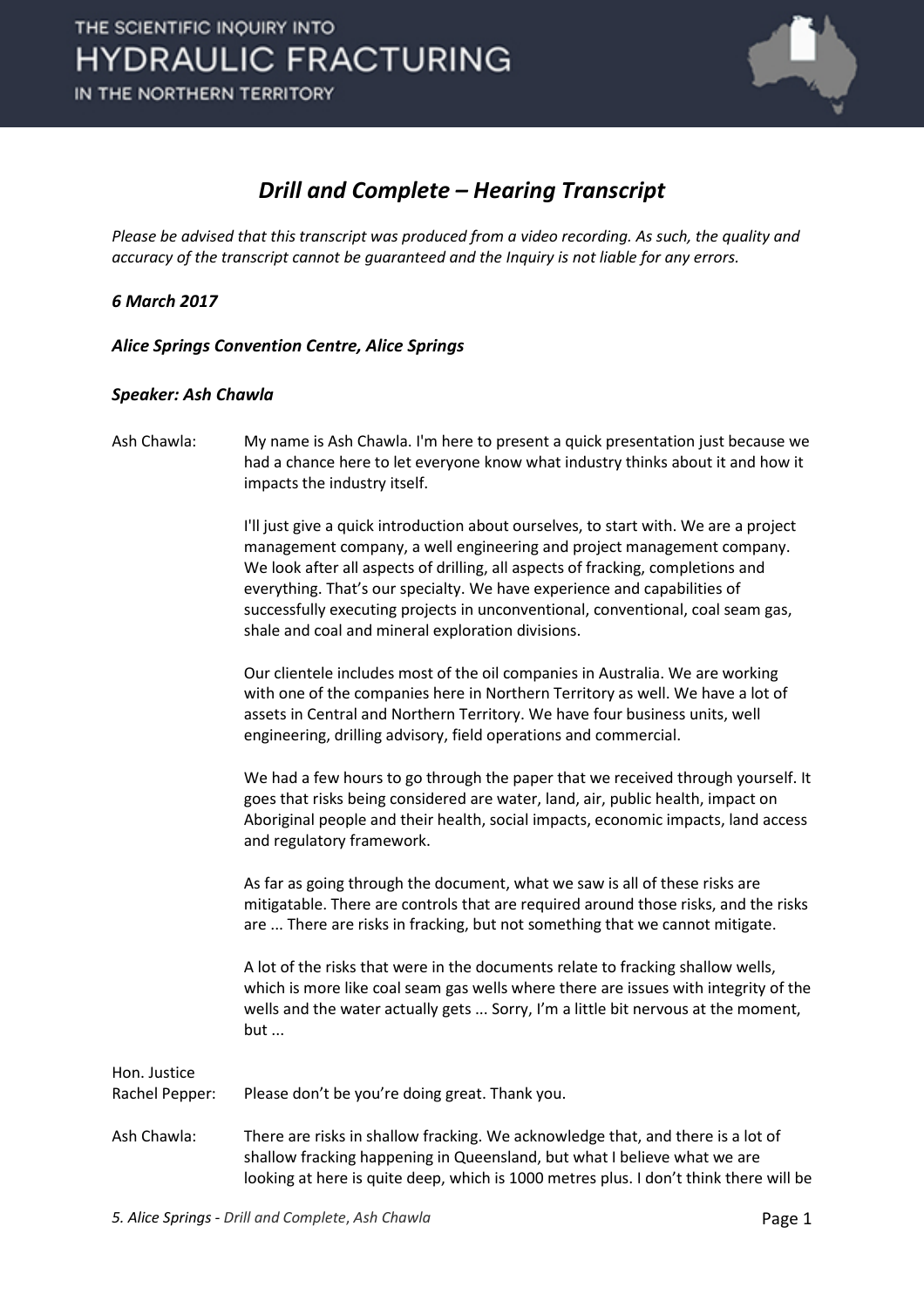anything less than 1000 metre up here knowing what we have in Northern Territory.

|                                | Most of the frack depths will be quite deeper. Water, land and air are perfectly<br>fine. In terms of if we have good well integrity and good practises of drilling, we<br>can all avoid those risks. There's no public health risk that I see. There's a disposal<br>of the water that needs to happen, which is done in Queensland as well.<br>Queensland they have I mean it has, the industry itself has some good working<br>practises to work around these kind of things. The chemicals used nowadays in<br>fracking are not at all harmful in such a way that they will actually harm and<br>cause public health issues. |
|--------------------------------|----------------------------------------------------------------------------------------------------------------------------------------------------------------------------------------------------------------------------------------------------------------------------------------------------------------------------------------------------------------------------------------------------------------------------------------------------------------------------------------------------------------------------------------------------------------------------------------------------------------------------------|
|                                | Impact on Aboriginal people and their health, I believe, again, there is some<br>control issues here for impact on Aboriginal people and their culture, I should<br>say, actually. I think Queensland and the Northern Territory government needs to<br>come up with some sort of restrictions where we can drill, not closer to anywhere<br>close to cultural sites or something, or give or take X many metres. I don't think<br>this will affect any impact on Aboriginal people or their cultures at all.                                                                                                                    |
|                                | Social impacts is kind of similar to the impact on Aboriginal people. I think social<br>sites, so all the other social impacts can be mitigated easily. There's huge<br>economic impact if we do not frack. Obviously, we all have seen Total pulling out<br>recently. There's other few companies like Territory Gas and other companies<br>that have a number of investors ready to go in, and they had to stop because of<br>this fracking moratorium at this stage. There are huge economic impacts, so that<br>needs to be considered as well.                                                                              |
|                                | Land access. Land access, I think the way that it is staged at the moment,<br>Northern Territory does it well. Councils work on behalf of TO's and companies<br>have their own regulatory, their own people to work with regulators. I'm happy<br>to take any questions in terms of any engineering side, if there are any from<br>yourself or                                                                                                                                                                                                                                                                                   |
| Hon. Justice<br>Rachel Pepper: | What we propose to do is let you finish, and if you can finish within the next 15                                                                                                                                                                                                                                                                                                                                                                                                                                                                                                                                                |
|                                | minutes or so, and then we'll open it up to questions from the panel.                                                                                                                                                                                                                                                                                                                                                                                                                                                                                                                                                            |
| Ash Chawla:                    | Controls. I believe to mitigate all those aspects; we need to have some tighter<br>guidelines. There needs to be a code of practise for drilling frack wells. In code of<br>practise, it generally goes through well design and integrated guidelines,<br>minimum criteria for frack candidates like casing isolation, proving that there's<br>casing behind cement before anyone even proposes frack on that particular well<br>or the government approves the frack. Third party review of drilling program and<br>completion program as well.                                                                                 |
|                                | There needs to be a independent review of all such frack completion programs or<br>drilling programs as well to make sure they go through all the regulatory and                                                                                                                                                                                                                                                                                                                                                                                                                                                                 |

drilling programs as well to make sure they go through all the regulatory and industry practises and the wells are drilled in such a way that they would not impact. Then they have all the controls in place.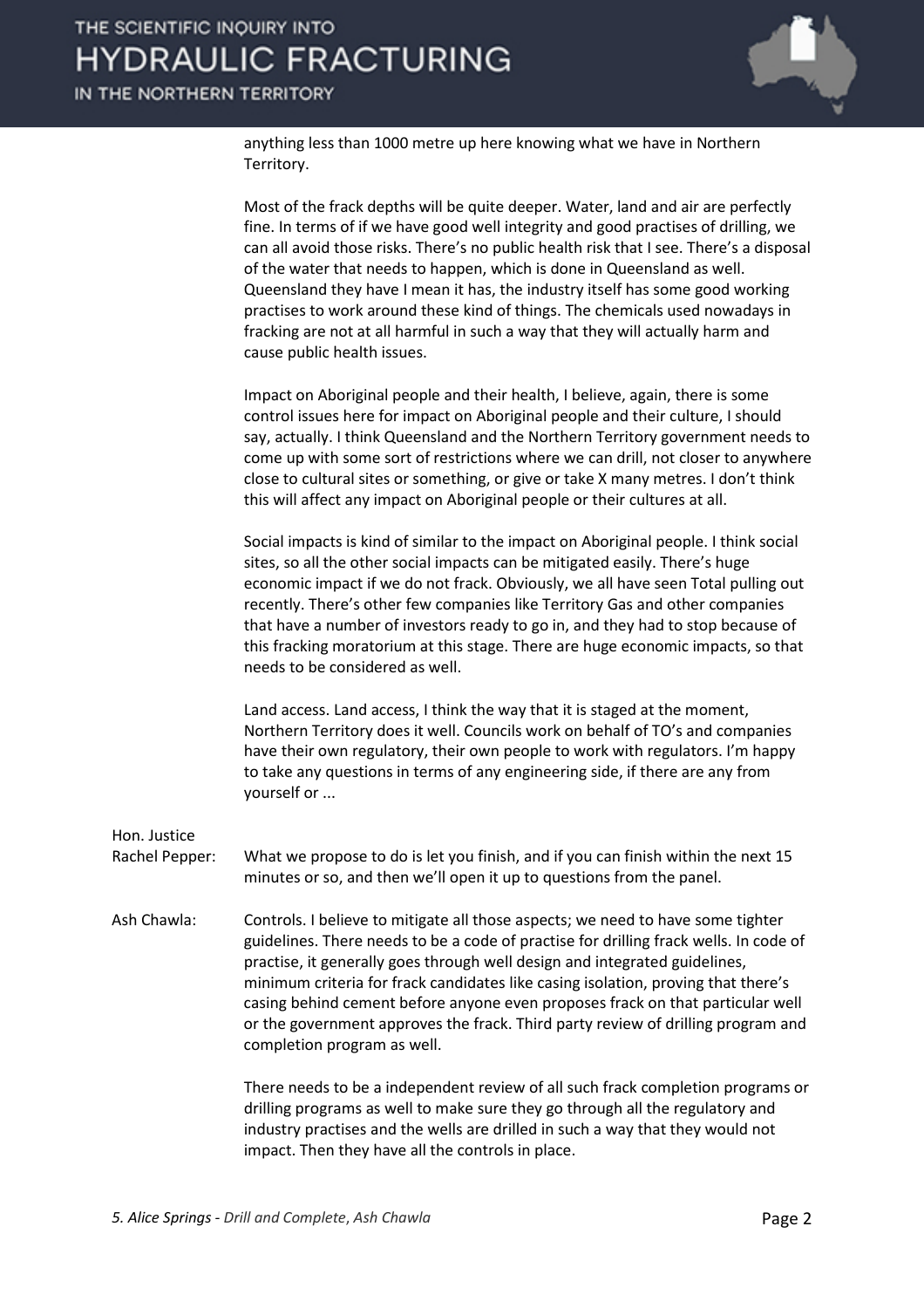IN

| <u>IME NORTHERN TERRITORY</u>  |                                                                                                                                                                                                                                                                                                                                                                                                                                                                                                                                                     |
|--------------------------------|-----------------------------------------------------------------------------------------------------------------------------------------------------------------------------------------------------------------------------------------------------------------------------------------------------------------------------------------------------------------------------------------------------------------------------------------------------------------------------------------------------------------------------------------------------|
|                                | List of allowed mud chemicals and frack additives. Will be good to have a list of<br>additives that the fracking companies can use rather than putting their own<br>mixture there. I think it will mitigate a lot of things like health issues, all the<br>environmental issues as well.                                                                                                                                                                                                                                                            |
|                                | Recording and reporting of data. What happens on site gets recorded and<br>reported. Multi-level engineering plans, monitoring by regulator. I believe if<br>regulator can, like in South Australia, what we submit gets accepted based on  If<br>there are any problems later on, then the company has to come in and fix them. I<br>believe a better way of working is a regulator actually getting a third party<br>involved to approve those or have someone in the department to approve these<br>engineering programs.                        |
|                                | That's pretty much me. We've only got, as I said, a couple of hours to go through<br>the material and put up a presentation.                                                                                                                                                                                                                                                                                                                                                                                                                        |
| Hon. Justice<br>Rachel Pepper: | No, thank you very much. That's very useful. You'll make that presentation<br>available to us in due course?                                                                                                                                                                                                                                                                                                                                                                                                                                        |
| Ash Chawla:                    | Yeah.                                                                                                                                                                                                                                                                                                                                                                                                                                                                                                                                               |
| Hon. Justice<br>Rachel Pepper: | Thank you. You talked about the third party monitoring for the approvals. Did you<br>envisage then the approvals being granted by the department, or are you<br>suggesting just a wholly separate body, separately funded and wholly<br>independent from the department?                                                                                                                                                                                                                                                                            |
| Ash Chawla:                    | Well I would suggest having a independent engineering company does help.<br>Talking about us, we are an engineering company as well. We work with a<br>number of operators and a number of companies in a number of different states.<br>We know what's coming into the market and what problems are going around.<br>We are quite into it in such a way that we have, time wise, it's pretty good. That's<br>why I think it's necessary to have a third party independent company to be<br>involved and to assist the government in the approvals. |
| Hon. Justice<br>Rachel Pepper: | You wouldn't be in favour of just a wholly independent separate regulator?                                                                                                                                                                                                                                                                                                                                                                                                                                                                          |
| Ash Chawla:                    | Well wholly independent separate regulator will need to have a independent<br>engineering department which goes through all these controls. We wouldn't be<br>against that.                                                                                                                                                                                                                                                                                                                                                                         |
| Hon. Justice<br>Rachel Pepper: | Questions from the panel? I'll start from the Yes, Professor McCabe. Thank<br>you.                                                                                                                                                                                                                                                                                                                                                                                                                                                                  |
|                                | Prof. Peter McCabe: You mentioned the need for tighter guidelines that perhaps I guess one way of<br>doing that is to for the Northern Territories to adopt the same guidelines that<br>another state or perhaps in the U.S. has adopted. One that's relatively mature for<br>shale development. I'm wondering do you see it as that's the way to go or is                                                                                                                                                                                          |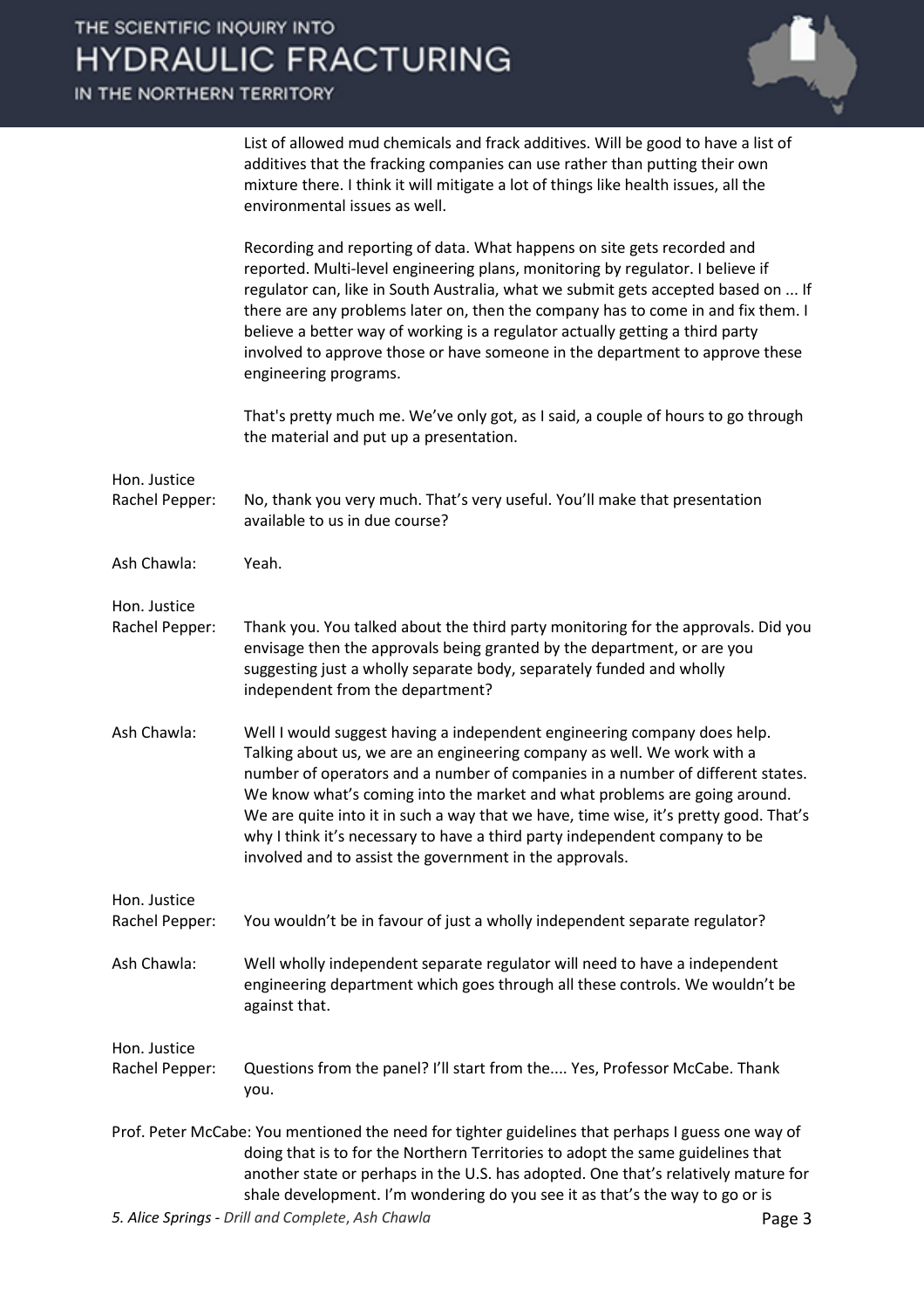#### IN THE NORTHERN TERRITORY



there something unique about Northern Territories that needs to be considered to make it different?

Ash Chawla: Northern Territory, there's not much drilling has happened in Northern Territory. As compared to U.S., they have had several thousand number of or hundred thousands of shale wells. They know what problems could happen. I personally saw these videos coming out from U.S. where they could blow fire from a running tap. I believe those issues were already there as well.

> If we drill a coal gas, coal well or a water well a little bit too deep and it intersects coals, it will at certain time once it has dewatered, it will the gas will come in. Gas is always there. It's when it comes into the gas. I saw similar kind of videos like the same snippets right into shale gas and CSG as well.

> I believe adopting something from U.S. might risk in that regard that they may have, I don't know what kind of environment that particular state has in terms of CSG and shale. Then over here I believe we are only talking about shale fracking, and I don't think there's much of CSG market anyway at this stage here.

- Prof. Peter McCabe: Well there are guidelines in states like North Dakota and other states that don't have coal seam gas that are very much shale gas and Slovania for instance. So could those guidelines not be used here?
- Ash Chawla: As I said, there's not much drilling has happened up here as compared to North Dakota. We know about geology of North Dakota a lot more than Northern Territory, so we'll have to be very careful in adopting those guidelines straightaway. We need to go through them one by one. Again, I'm no personally I haven't gone through those ones myself, so I cannot comment that whether they are good or not.

Prof. Peter McCabe: Great. Thank you.

| Hon. Justice<br>Rachel Pepper: | Yes, Dr. Jones. Thank you.                                                                                                                                                                                                                                                                                                                              |
|--------------------------------|---------------------------------------------------------------------------------------------------------------------------------------------------------------------------------------------------------------------------------------------------------------------------------------------------------------------------------------------------------|
| Dr. David Jones:               | You made a statement that your at much greater risk is shallow fracking.                                                                                                                                                                                                                                                                                |
| Ash Chawla:                    | Yes.                                                                                                                                                                                                                                                                                                                                                    |
| Dr. David Jones:               | I've got a number of thoughts going around in my mind about what that might<br>entail because with shallow fracking, you are more likely closer to water tables,<br>so mixing and so on. How about well integrity and things like that? Is it any great<br>for shallow fracking as opposed to deep shale fracking?                                      |
| Ash Chawla:                    | Again, depends what we are calling shallow. If we are calling 300 metres shallow,<br>that's highly  There's a lot of risk in that. If you're calling 1000 metres as<br>shallow, those risks are mitigated. There are well integrity practises that we can<br>put in place that monitor those risks, and those risks can be kept to the lowest<br>level. |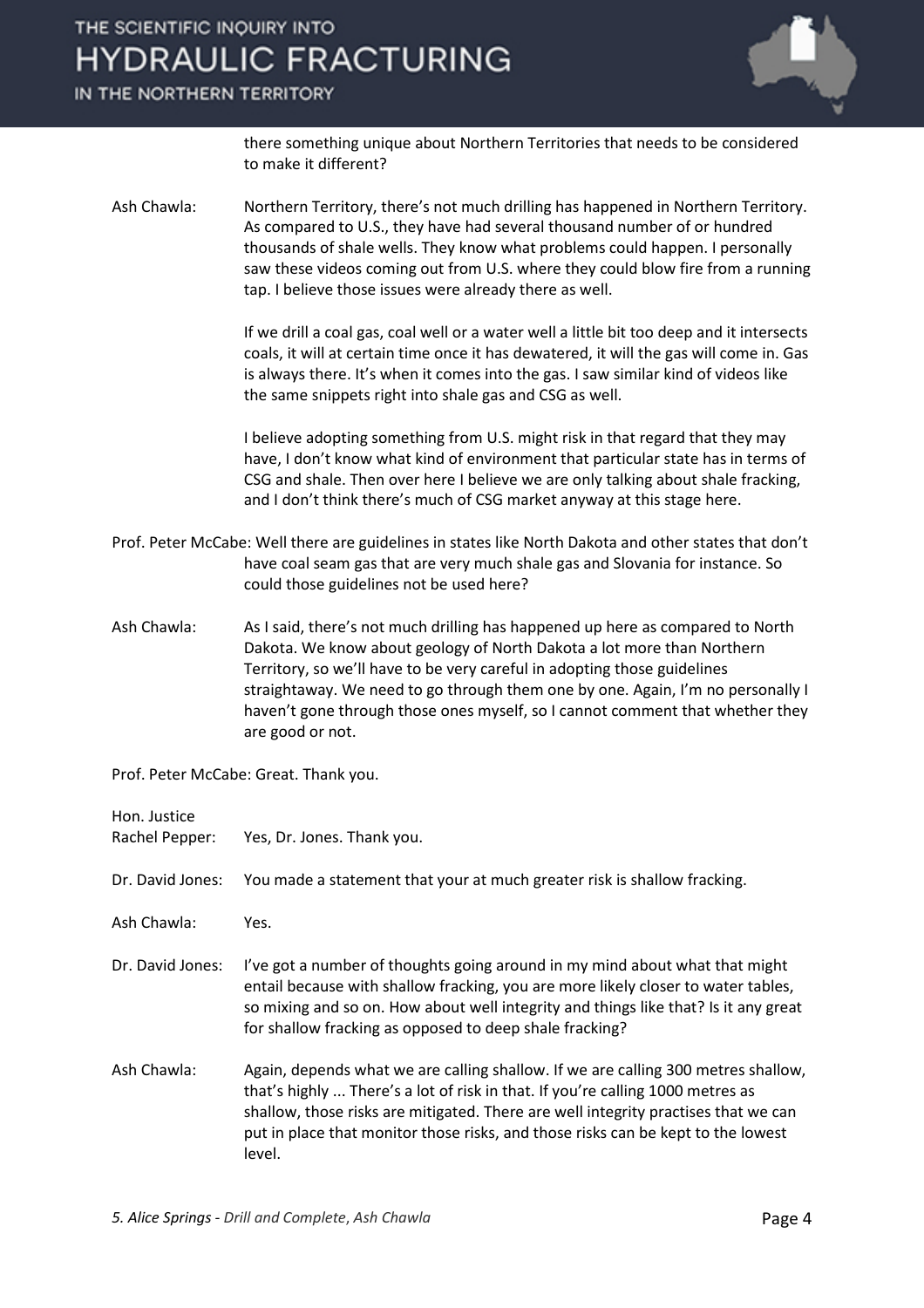#### IN THE NORTHERN TERRITORY



| Dr. David Jones:               | In terms of the risks of, say, well blowouts, is that more likely to occur with a<br>deeper well where you've got much greater injection pressures when you're<br>fracking?                                                                                                                                                                                                                                                                                                                                                                                                                                                                                    |
|--------------------------------|----------------------------------------------------------------------------------------------------------------------------------------------------------------------------------------------------------------------------------------------------------------------------------------------------------------------------------------------------------------------------------------------------------------------------------------------------------------------------------------------------------------------------------------------------------------------------------------------------------------------------------------------------------------|
| Ash Chawla:                    | Well the shallower blowout is harder to control as compared to a deeper one.<br>The likeness I would say  The shallower one with gas and fracked will have a<br>greater chance of blowout rather than a deeper one.                                                                                                                                                                                                                                                                                                                                                                                                                                            |
| Hon. Justice<br>Rachel Pepper: | Any other questions? Yes, yes Dr. Vaughan.                                                                                                                                                                                                                                                                                                                                                                                                                                                                                                                                                                                                                     |
|                                | Dr. Vaughan Beck: Just like to get an idea a little bit more on your operations. You spoke about all<br>aspects of drilling and fracking. So do you have rigs actually operating at the<br>moment?                                                                                                                                                                                                                                                                                                                                                                                                                                                             |
| Ash Chawla:                    | We are a well engineering and project management company. We monitor those<br>programs and tasks on behalf of the customer, which is most of the time an oil<br>and gas company such as Northern Territory Gas or BMA, which is BHP Billiton as<br>well. The reason I'm giving you two different example is one is present here in<br>Northern Territory, the other one is in Queensland for the shallow gas wells.                                                                                                                                                                                                                                            |
|                                | Dr. Vaughan Beck: So, you are monitoring other operators who are doing the drilling and fracking?                                                                                                                                                                                                                                                                                                                                                                                                                                                                                                                                                              |
| Ash Chawla:                    | Yes, Yeah. We have a in-house department of six drilling engineers who work in<br>different side of  with different operators all the time. They are contractual<br>engineers and supervisors who are hired to go out on to the site all the time who<br>work for us on behalf of a client.                                                                                                                                                                                                                                                                                                                                                                    |
|                                | Dr. Vaughan Beck: Yes, right ok. I'd be interested to just get your speculation on sort of the resource<br>base that exists here in Australia to undertake drilling and fracturing because it's<br>some of the big companies like Schlumberger and similar companies. What sort<br>of resources are there and how can that be ramped up over time?                                                                                                                                                                                                                                                                                                             |
| Ash Chawla:                    | Sorry, I didn't clearly get the  point of                                                                                                                                                                                                                                                                                                                                                                                                                                                                                                                                                                                                                      |
|                                | Dr. Vaughan Beck: I'm just trying to get an indication and assessment from you of what the resource<br>base is in Australia currently for undertaking drilling and fracturing operations.<br>How can that be ramped up if it was to be moved up over time?                                                                                                                                                                                                                                                                                                                                                                                                     |
| Ash Chawla:                    | I don't believe there's issues with resources at this stage, considering the oil and<br>gas prices are so low at the moment or oil prices I should say. The resources can<br>be moved. There are a lot of resources sitting redundant at the moment in a<br>number of fields, a number of yards that these companies hold. We basically get<br>called by one or the other company every week to discuss potential opportunities<br>to assist them with these resources that they have sitting in their several yards to<br>put them over. The resources as such are not a problem.<br>In terms of ramping up, it generally takes two to three months for these |
|                                | companies to move the gear from United States to here or anywhere else.                                                                                                                                                                                                                                                                                                                                                                                                                                                                                                                                                                                        |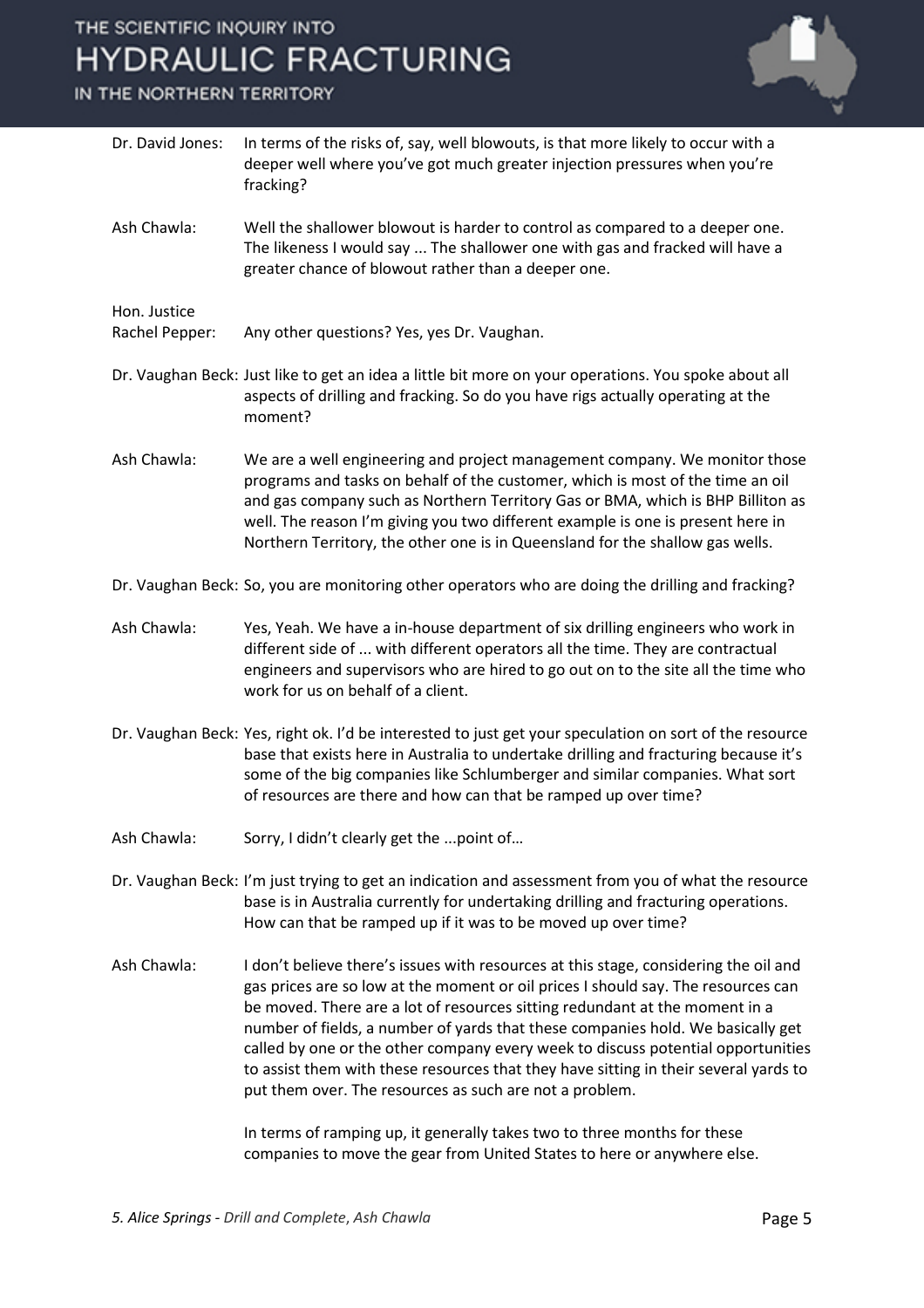

IN THE NORTHERN TERRITORY

- Dr. Vaughan Beck: Do you have any assessment of how many drilling and fracturing rigs there are in Australia at the moment that will be suitable for fracturing shale plays?
- Ash Chawla: There are four onshore rigs that I can count on my hands. There's any more than that, I'm not sure. It depends on the drilling depths as well, what depths we are looking at. Over here it's about, I would say, something that is capable of reaching 2500 will cut the mustard. Otherwise, it will ... Though we have four to five rigs that I know of that can reach those depths easily with a bigger casing or a heavier casing.

Dr. Vaughan Beck: Thank you very much.

Hon. Justice

Rachel Pepper: Yes, Ms Coram.

- Ms Jane Coram: I've just got a worry of assuring well integrity. I'm wondering whether in your opinion, the requirements for drilling and certification and training are sufficient for the community to have confidence that well integrity will be assured.
- Ash Chawla: That's why I brought in a proposal of having a code of practise where you can stipulate minimum requirements for well integrity. Suppose casing. We have to look at a very micro level just to make sure we cover all aspects of it. Casing integrity depends on the cement. Cement depends on what chemicals have been put in. We need to make sure those chemicals are correct chemicals and they reporting wise, what gets put in is reported as well to make sure the cement is holding the casing as well.

I believe that can be done. The integrity of the wells and assuring the community about the integrity is not going to be an issue. It's just the practises that need to be put in place have to be good integral practises.

- Ms Jane Coram: Do you think the skills level of the operators is sufficiently assured though? I agree. I think that's a great suggestion, but it also relies on people, and we need to be confident that-
- Ash Chawla: That's correct.
- Ms Coram: The operators have the right level of skills.
- Ash Chawla: That's correct. Yes. I'm not sure what sort of skill levels the state might be proposing to put in place, but most have and they need to have some sort of skills levels and trainings in place before they get on to the sites, which most of these companies, they actually provide those trainings much more than what they require. People do not get on sites if they don't have proper skills. I mean talking about Halliburton, Schlumberger and all the other ... These two are major fracking companies. They are looking after… they do keep up with the skills.

Hon. Justice Rachel Pepper: Dr. Jones?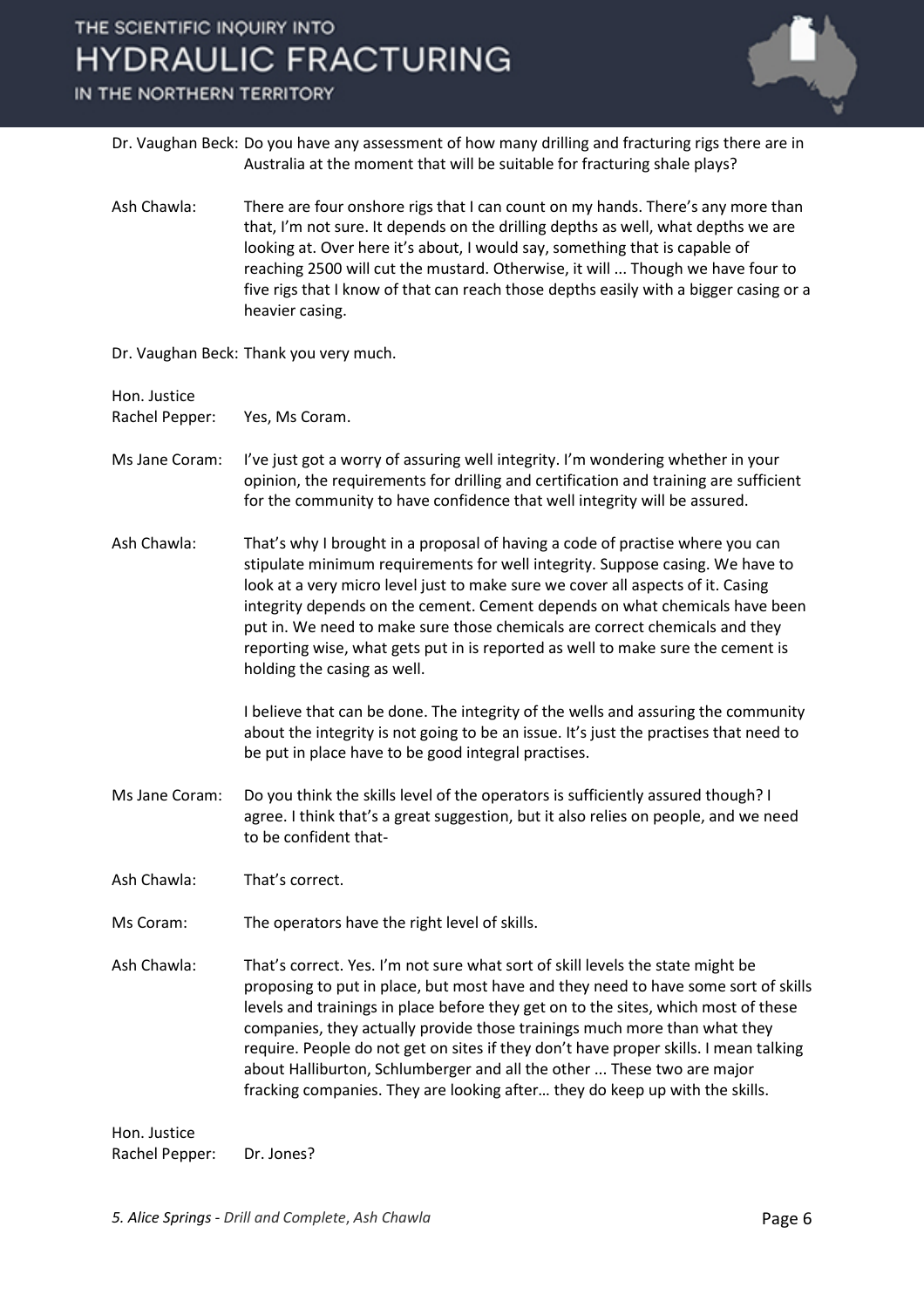#### IN THE NORTHERN TERRITORY



| Dr. David Jones: | I have a kind of follow-on question from that we've been talking about regulation |
|------------------|-----------------------------------------------------------------------------------|
|                  | and third party evaluation and things like that. What have been your experiences  |
|                  | in Australia on the regulatory side? You may or may not interact with the         |
|                  | regulators, but one of the key concerns is in any industry boom, those in the     |
|                  | regulatory side who know what they are doing tend to get sucked out with high     |
|                  | industry salaries. You have a deficiency on the regulator side, which is probably |
|                  | not good for anyone. What's been your experience with the level of regulatory     |
|                  | competence? I'll use that term loosely.                                           |

Ash Chawla: I'll give you an example of South Australia. South Australian regulator, they maintain a very good structure in terms of the approvals and how they happen. The regulator, we don't feel that they have issues in terms of what you said that if there's a boom. We have gone through a boom with them. We have seen them approving wells. There's not been any major issues.

> I believe you have been to South Australia recently as well and you have seen. It's not a boom time, but just seeing how the operations take place. They do use third parties as well from time to time for their approval processes and reviewing processes. We have different number of engineers who get seconded into the department to assist them with the approvals.

- Dr. David Jones: Just following on from that, one of the issues is with regulatory or third party independents. Now you said your company works for quite a few other oil companies. We have a term called Chinese walls that operate within financial institutions, which is one type of a company acts on one type of thing which is the third party approvals. Another company might interact directly with industry. In your organisation, do you have that type of process?
- Ash Chawla: Ok, from working for the client as well as the other side of ... I understand their issue. In such cases, most of the times, we are not acting on both sides. We have acted in past, but they are totally separate people. End of the day, it comes down to the ... We only second the people in the ... They go in. They do their job. They don't even know who the other end is and who they are working for. It's more about confidentiality to making sure they act independently.

Again, you know as I said, it's not an ideal situation, but because of the amount of resources in the industry, we have to stretch ourselves sometimes. Only at one occasion that I remember that that happened.

- Dr. Vaughan Beck: Another question, if I may. Up on your PowerPoint presentation, third dot point, you've got a list of allowed mud chemicals and fracturing additives.
- Ash Chawla: Chemicals.
- Dr. Vaughan Beck: As I understood, you were ... You can correct me if my interpretation is incorrect, but you are looking for some authority like government to provide a list of acceptable chemicals that could be used. Then the drilling and fracturing companies could choose from that list and go ahead and do the work. Is that how I understood your suggestion?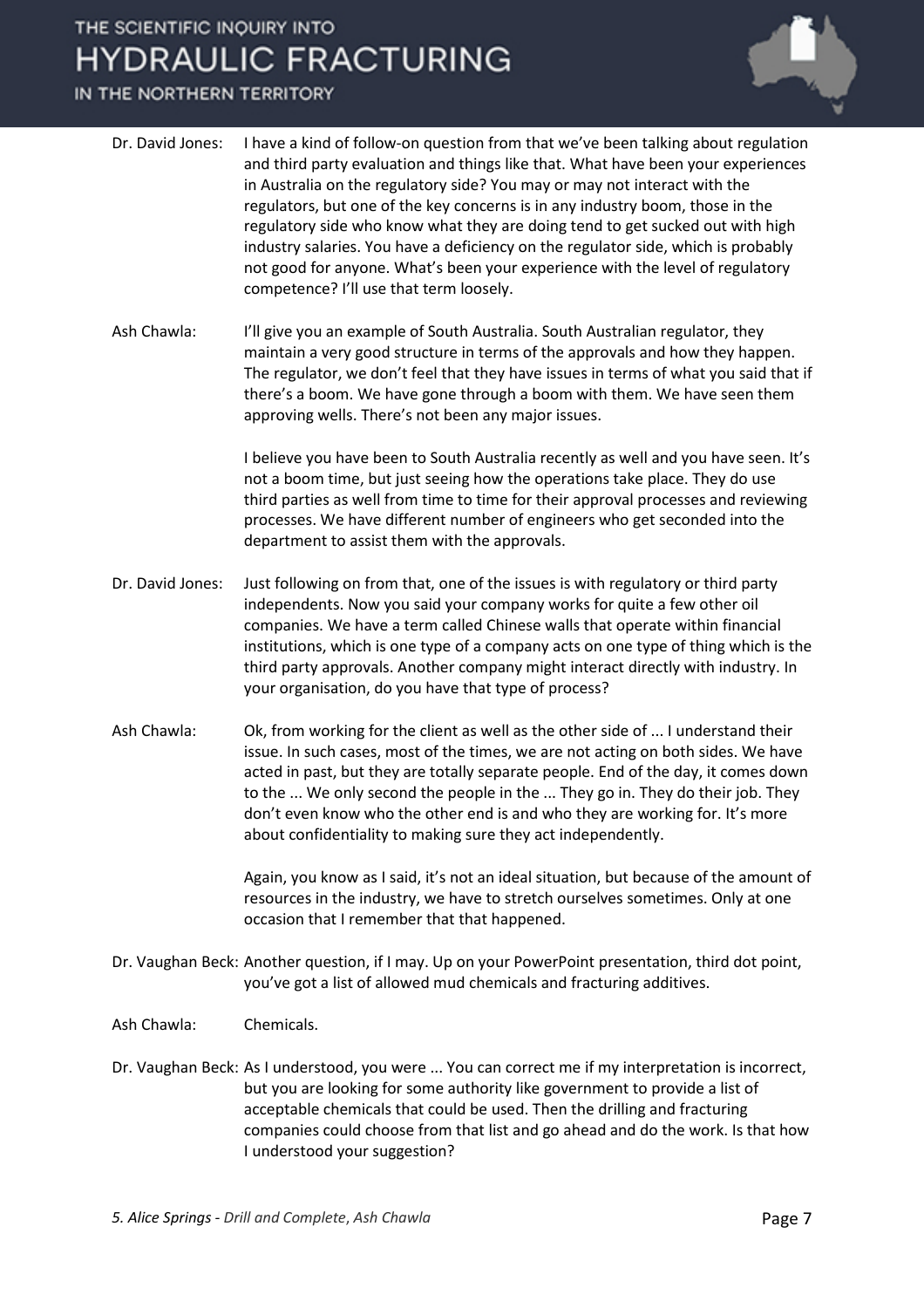#### IN THE NORTHERN TERRITORY

| Ash Chawla:                    | That's right. As far as you know what is being used in terms of the government<br>and the fracking companies do not operate outside of it in the state. That will<br>look after the community and all the other issues that may arise if they start<br>using the chemicals or their own mixtures without saying what additives they<br>have or what components they have.                                                                                                                                                                                                                                                                            |        |
|--------------------------------|------------------------------------------------------------------------------------------------------------------------------------------------------------------------------------------------------------------------------------------------------------------------------------------------------------------------------------------------------------------------------------------------------------------------------------------------------------------------------------------------------------------------------------------------------------------------------------------------------------------------------------------------------|--------|
|                                | Dr. Vaughan Beck: Because we have heard from  Not the drilling and fracturing companies, but I'll<br>have to hasten to say that there have been comments that there's a considerable<br>amount of intellectual property attached to the chemicals and additives that are<br>used. Hence the issue of disclosure is a very sensitive one, particularly from an<br>intellectual property perspective. I'd like to get your observations on those<br>apparent sensitivities, given what you've just said in respect of having an open<br>list, which companies can select from.                                                                         |        |
| Ash Chawla:                    | Personally, I don't think nowadays anything is so confidential in terms of the IP of<br>these. Well not the chemicals themselves as such. Their percentages maybe.<br>What we are talking here is the list of chemicals, what percentages they'll use.                                                                                                                                                                                                                                                                                                                                                                                               |        |
|                                | 99.5% of all this is water and rest is the additive or fracking chemicals. It's in a<br>very small proportion and in that 0.5 or 0.1% what they use is  As far as they are<br>using something that is allowed by the government, I don't think there will be an<br>issue. IP wise, I don't believe  I mean nowadays the technology is so advanced<br>that those chemicals can be easily found out what chemical, components of<br>different things are there in a particular mixture.                                                                                                                                                                |        |
| Hon. Justice<br>Rachel Pepper: | Last question. Thank you.                                                                                                                                                                                                                                                                                                                                                                                                                                                                                                                                                                                                                            |        |
|                                | Prof. Brian Priestly: I have a slightly different way of approaching perhaps the same question. Given<br>that we've been told quite a range of chemicals are used for different functions in<br>these fracking fluids and that there are commercial in confidence aspects of the<br>formulations that are used, is there any technical reason why you need to have<br>flexibility in the composition of these fracking fluids? Your implication there is<br>that if you have an allowed list, it could be a relatively small list of chemicals that<br>will be allowed. For technical reasons, do you need wider flexibility in what can<br>be used? |        |
| Ash Chawla:                    | Look, I'm not a fracking chemical expert, but we do have a chemical engineer<br>who I have discussed the same thing with. He did say that different kind of<br>environments do require different kind of chemicals for fracking. Most of the<br>time it's guar gum that is used as the gel in the frackings. We even use the guar<br>gum in ice-creams as well. That holds, and then sand is the proppant. Those kind<br>of things are available everywhere anywhere.                                                                                                                                                                                |        |
| Hon. Justice<br>Rachel Pepper: | Mr. Chawla, thank you very much for coming today.                                                                                                                                                                                                                                                                                                                                                                                                                                                                                                                                                                                                    |        |
| Ash Chawla:                    | Thank you for the                                                                                                                                                                                                                                                                                                                                                                                                                                                                                                                                                                                                                                    |        |
| Hon. Justice                   |                                                                                                                                                                                                                                                                                                                                                                                                                                                                                                                                                                                                                                                      |        |
| Rachel Pepper:                 | Very appreciate it.                                                                                                                                                                                                                                                                                                                                                                                                                                                                                                                                                                                                                                  |        |
|                                | 5. Alice Springs - Drill and Complete, Ash Chawla                                                                                                                                                                                                                                                                                                                                                                                                                                                                                                                                                                                                    | Page 8 |